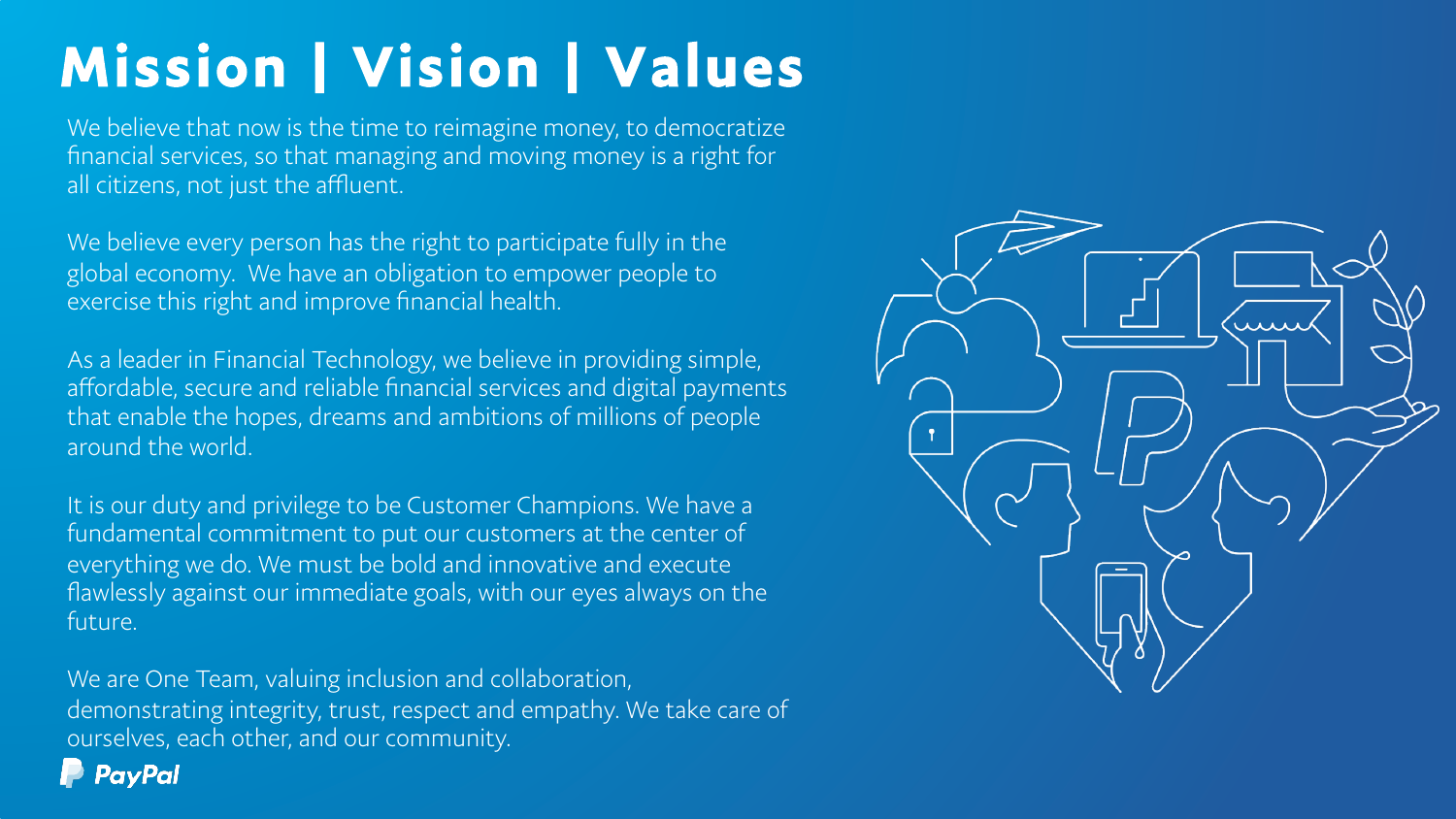# COLLABORATION

Work as a team, drive ownership and accountability, make decisions and get results. Foster trust, have integrity, champion each other and have each others' backs. Eradicate silos and win as a team.

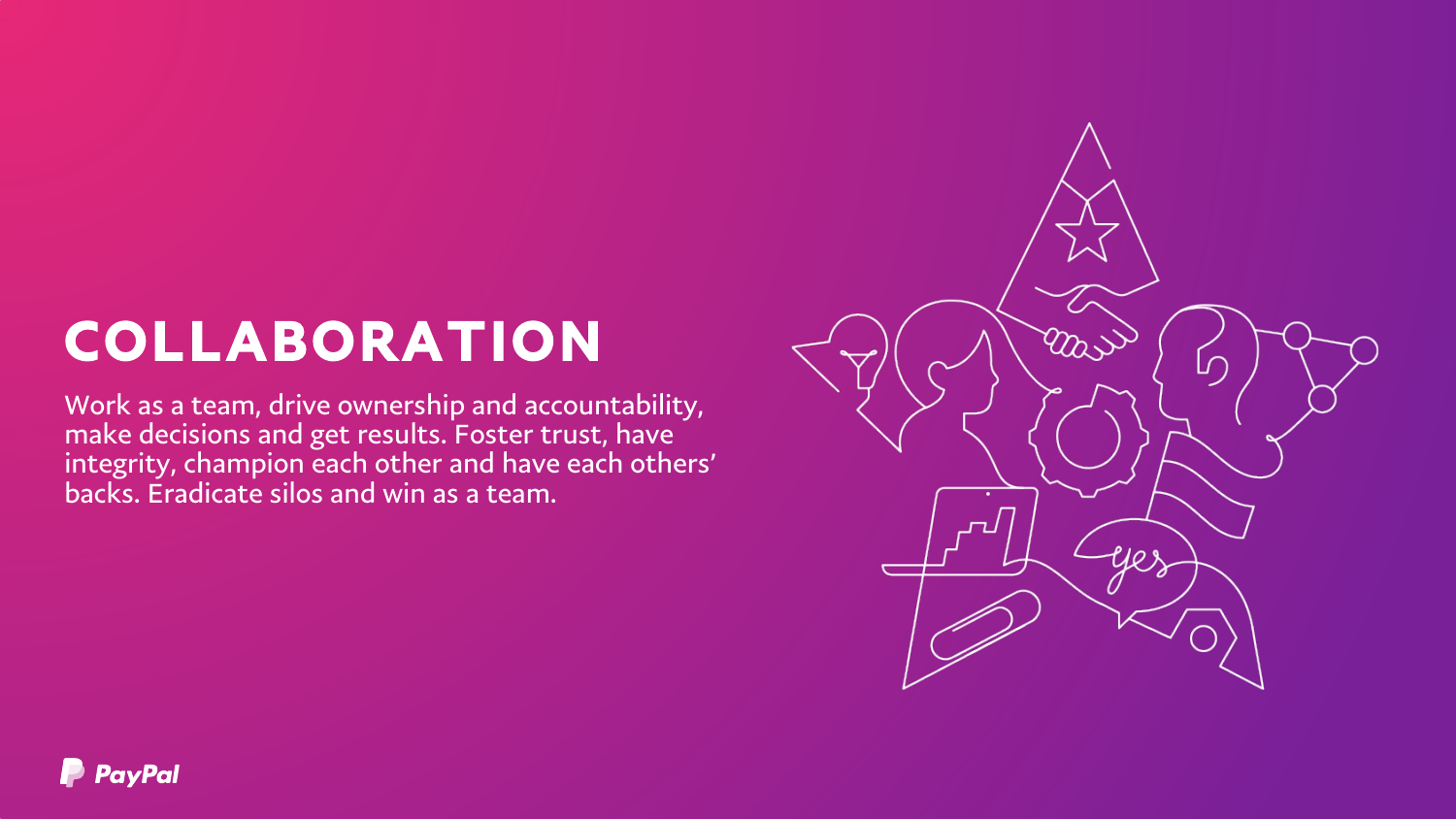### **INNOVATION**

Create amazing experiences for our customers – whether merchant, consumer or the PayPal community. Think diferently, look end-to-end and practice empathy by putting yourself in our customers' shoes.



#### **P** PayPal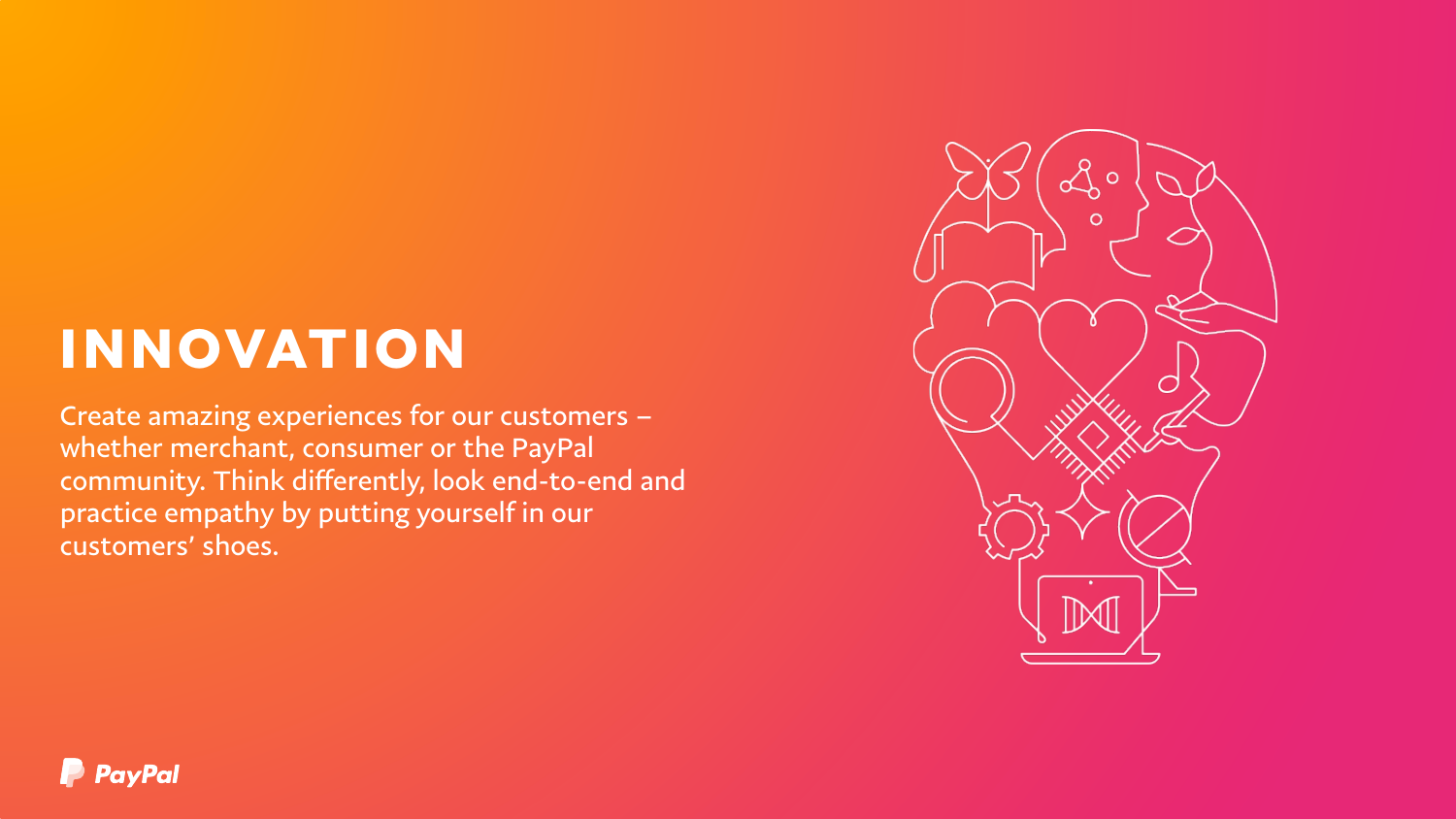### WELLNESS

Care and actively support each other's well-being. Create a super energizing workplace that brings out the best in our employees by nourishing our mental, physical and emotional balance.



#### **P** PayPal